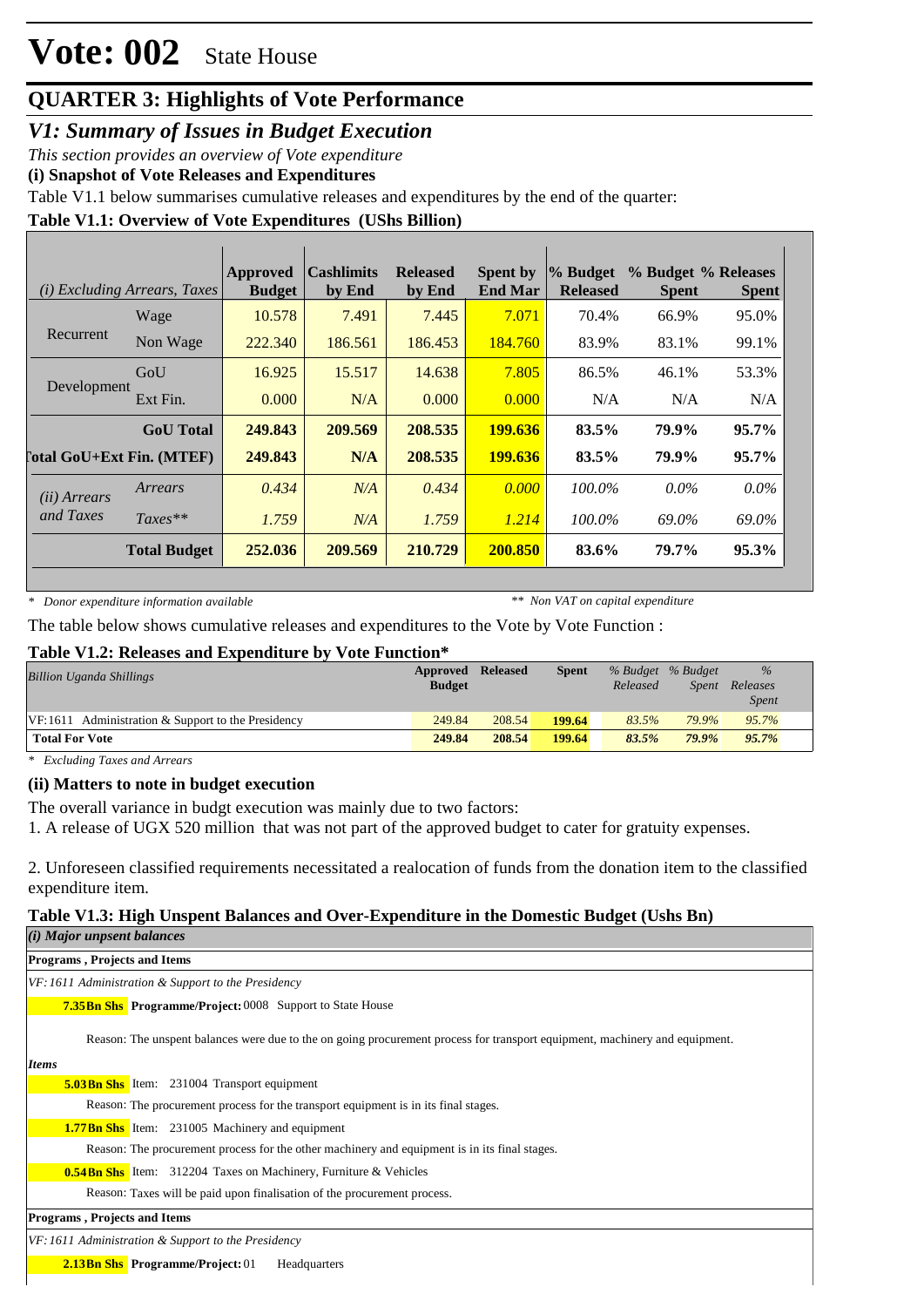# **Vote: 002** State House

# **QUARTER 3: Highlights of Vote Performance**

Reason: The unspent balances were due to unpaid gratuity as well as H.E's planned activities that spilled over into quarter 4.

*Items*

**0.52Bn Shs** Item: 213004 Gratuity Expenses

Reason: Release on this item was made towards the end of the quarter. Payments will be made in quarter 4.

*(ii) Expenditures in excess of the original approved budget*

*\* Excluding Taxes and Arrears*

# *V2: Performance Highlights*

*This section provides highlights of output performance, focusing on key outputs and actions impelemented to improve section performance.*

| Vote, Vote Function<br><b>Approved Budget and</b><br><b>Key Output</b><br><b>Planned outputs</b> |                                                         |        | <b>Cumulative Expenditure</b><br>and Performance    |       | <b>Status and Reasons for</b><br>any Variation from Plans                                                                                                     |       |  |  |
|--------------------------------------------------------------------------------------------------|---------------------------------------------------------|--------|-----------------------------------------------------|-------|---------------------------------------------------------------------------------------------------------------------------------------------------------------|-------|--|--|
| Vote Function: 1611 Administration & Support to the Presidency                                   |                                                         |        |                                                     |       |                                                                                                                                                               |       |  |  |
| <b>Output: 161104</b>                                                                            | Regional integration & international relations promoted |        |                                                     |       |                                                                                                                                                               |       |  |  |
| Description of Performance: 24 Countries visited                                                 |                                                         |        | 26 foreign country visits were<br>made:             |       | In the wake of the security<br>needs of the region, need arose<br>to strengthen regional and<br>international relations and<br>hence more foreign visits were |       |  |  |
|                                                                                                  | 15 Heads of State hosted                                |        | 11 Heads of State were hosted;                      |       |                                                                                                                                                               |       |  |  |
|                                                                                                  | 20 regional and International<br>meetings attended      |        | 21 International Meetings were<br>attended.         |       | made and more international<br>meetings attended.                                                                                                             |       |  |  |
| Performance Indicators:                                                                          |                                                         |        |                                                     |       |                                                                                                                                                               |       |  |  |
| Number of regional and<br>international meetings<br>attended                                     | 20                                                      |        |                                                     | 21    |                                                                                                                                                               |       |  |  |
| Number of Heads of State<br>hosted                                                               | 15                                                      |        |                                                     | 11    |                                                                                                                                                               |       |  |  |
| Number of countries visited                                                                      | 24                                                      |        |                                                     | 25    |                                                                                                                                                               |       |  |  |
| <b>Output Cost:</b>                                                                              | <b>UShs Bn:</b>                                         | 11.343 | UShs Bn:                                            |       | 11.168 % Budget Spent:                                                                                                                                        | 98.5% |  |  |
| <b>Output: 161105</b>                                                                            | Trade, tourism & investment promoted                    |        |                                                     |       |                                                                                                                                                               |       |  |  |
| Description of Performance: 8 International Trade Meetings                                       | attended                                                |        | 5 International trade meetings<br>were attended:    |       | The performance of the vote is<br>on track                                                                                                                    |       |  |  |
|                                                                                                  | New investments<br>Commissioned                         |        | 35 new investments were<br>commissioned;            |       |                                                                                                                                                               |       |  |  |
|                                                                                                  | Investors mobilised.                                    |        | Local and Intenational Investors<br>were mobilised. |       |                                                                                                                                                               |       |  |  |
| Performance Indicators:                                                                          |                                                         |        |                                                     |       |                                                                                                                                                               |       |  |  |
| Number of International<br>Trade meetings attended                                               | 8                                                       |        |                                                     | 5     |                                                                                                                                                               |       |  |  |
| <b>Output Cost:</b>                                                                              | UShs Bn:                                                | 6.359  | UShs Bn:                                            | 6.084 | % Budget Spent:                                                                                                                                               | 95.7% |  |  |
| <b>Vote Function Cost</b>                                                                        | <b>UShs Bn:</b>                                         |        | 249.843 UShs Bn:                                    |       | 199.636 % Budget Spent:                                                                                                                                       | 79.9% |  |  |
| <b>Cost of Vote Services:</b>                                                                    | $UShs Bn$ :                                             |        | 249.843 UShs Bn:                                    |       | 199.636 % Budget Spent:                                                                                                                                       | 79.9% |  |  |

#### **Table V2.1: Key Vote Output Indicators and Expenditures\***

*\* Excluding Taxes and Arrears*

The vote output performance is on track. However, in the course of the year, there emerged critical classified needs that needed to be addressed.

## **Table V2.2: Implementing Actions to Improve Vote Performance**

| <b>Planned Actions:</b>                                                                                                | <b>Actual Actions:</b>                                                 | <b>Reasons for Variation</b>                                                                                                                    |  |  |  |  |  |
|------------------------------------------------------------------------------------------------------------------------|------------------------------------------------------------------------|-------------------------------------------------------------------------------------------------------------------------------------------------|--|--|--|--|--|
| Vote: 002 State House                                                                                                  |                                                                        |                                                                                                                                                 |  |  |  |  |  |
| Vote Function: 16.11 Administration $&$ Support to the Presidency                                                      |                                                                        |                                                                                                                                                 |  |  |  |  |  |
| Adjust our priorities to take care of critical The vote requested Ministry of Finance<br>emerging issues as they arise | for a reallocation to cater for critical<br>emerging classified needs. | Unforeseen classified requirements arose<br>in the course of the year which<br>necessitated a reallocation of funds from<br>the Donations Item. |  |  |  |  |  |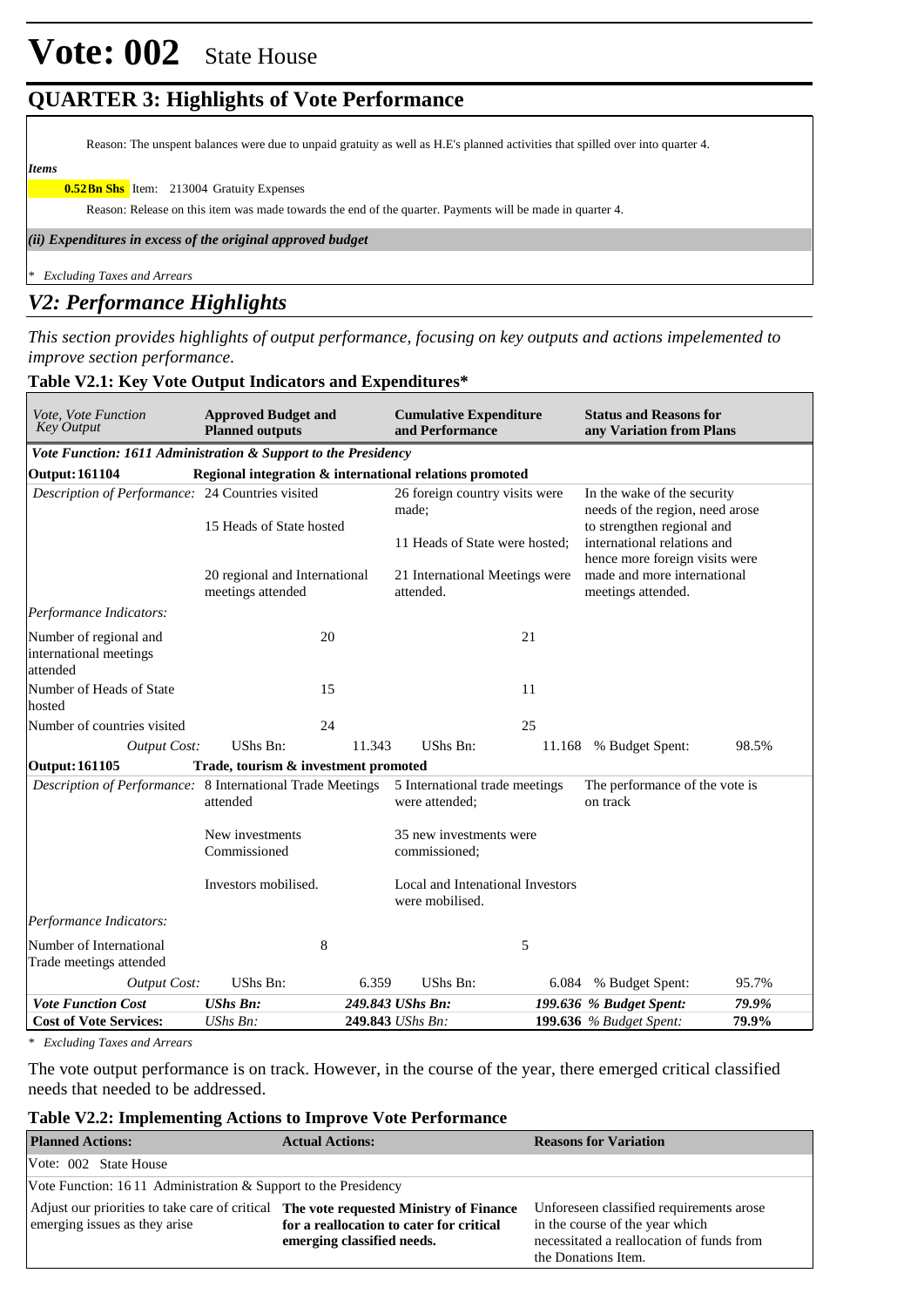# **QUARTER 3: Highlights of Vote Performance**

# *V3: Details of Releases and Expenditure*

*This section provides a comprehensive summary of the outputs delivered by the Vote and further details of Vote expenditures by Vote Function and Expenditure Item.*

## **Table V3.1: GoU Releases and Expenditure by Output\***

| <b>Billion Uganda Shillings</b>                                                                    | Approved<br><b>Budget</b> | <b>Released</b> | <b>Spent</b> | $%$ GoU<br><b>Budget</b> | $%$ GoU<br><b>Budget</b> | $%$ GoU<br>Releases |
|----------------------------------------------------------------------------------------------------|---------------------------|-----------------|--------------|--------------------------|--------------------------|---------------------|
|                                                                                                    |                           |                 |              | Released                 | Spent                    | Spent               |
| VF:1611 Administration & Support to the Presidency                                                 | 249.84                    | 208.54          | 199.64       | 83.5%                    | 79.9%                    | 95.7%               |
| Class: Outputs Provided                                                                            | 234.35                    | 194.99          | 192.89       | 83.2%                    | 82.3%                    | 98.9%               |
| 161101 Adequate financial, human & logistical resources acquired and<br>availed                    | 18.95                     | 16.03           | 14.96        | 84.6%                    | 78.9%                    | 93.3%               |
| 161102 Logistical Support, Welfare & security provided to HE The<br>President, VP & their families | 70.48                     | 73.83           | 73.31        | 104.8%                   | 104.0%                   | 99.3%               |
| 161103 Masses mobilized towards poverty reduction, peace &<br>development                          | 32.66                     | 29.38           | 29.07        | 90.0%                    | 89.0%                    | 98.9%               |
| 161104 Regional integration & international relations promoted                                     | 11.34                     | 11.29           | 11.17        | 99.6%                    | 98.5%                    | 98.9%               |
| 161105 Trade, tourism & investment promoted                                                        | 6.36                      | 6.14            | 6.08         | 96.5%                    | 95.7%                    | 99.1%               |
| 161106 Community outreach programmes and welfare activities<br>attended to                         | 94.56                     | 58.31           | 58.30        | 61.7%                    | 61.7%                    | 100.0%              |
| Class: Capital Purchases                                                                           | 15.49                     | 13.55           | 6.75         | 87.5%                    | 43.6%                    | 49.8%               |
| 161172 Government Buildings and Administrative Infrastructure                                      | 0.33                      | 0.33            | 0.33         | $100.0\%$                | $100.0\%$                | 100.0%              |
| 161175 Purchase of Motor Vehicles and Other Transport Equipment                                    | 11.30                     | 9.36            | 4.33         | 82.8%                    | 38.3%                    | 46.2%               |
| 161176 Purchase of Office and ICT Equipment, including Software                                    | 0.15                      | 0.05            | 0.05         | 33.3%                    | 32.7%                    | 98.1%               |
| 161177 Purchase of Specialised Machinery & Equipment                                               | 3.35                      | 3.45            | 1.68         | 103.0%                   | 50.3%                    | 48.8%               |
| 161178 Purchase of Office and Residential Furniture and Fittings                                   | 0.36                      | 0.36            | 0.35         | 100.0%                   | 98.3%                    | 98.3%               |
| <b>Total For Vote</b>                                                                              | 249.84                    | 208.54          | 199.64       | 83.5%                    | 79.9%                    | 95.7%               |

*\* Excluding Taxes and Arrears*

## **Table V3.2: 2015/16 GoU Expenditure by Item**

| <b>Billion Uganda Shillings</b>                          | Approved<br><b>Budget</b> | <b>Releases</b> | <b>Expend-</b><br>iture | % Budged<br><b>Released</b> | % Budget<br><b>Spent</b> | %Releases<br><b>Spent</b> |
|----------------------------------------------------------|---------------------------|-----------------|-------------------------|-----------------------------|--------------------------|---------------------------|
| <b>Output Class: Outputs Provided</b>                    | 234.35                    | 194.99          | 192.89                  | 83.2%                       | 82.3%                    | 98.9%                     |
| 211101 General Staff Salaries                            | 10.58                     | 7.45            | 7.07                    | 70.4%                       | 66.9%                    | 95.0%                     |
| 211103 Allowances                                        | 14.67                     | 12.20           | 12.09                   | 83.1%                       | 82.4%                    | 99.1%                     |
| 212102 Pension for General Civil Service                 | 0.00                      | 0.05            | 0.00                    | N/A                         | N/A                      | 0.0%                      |
| 213001 Medical expenses (To employees)                   | 0.07                      | 0.06            | 0.06                    | 88.6%                       | 87.7%                    | 99.0%                     |
| 213002 Incapacity, death benefits and funeral expenses   | 0.05                      | 0.04            | 0.03                    | 76.1%                       | 52.2%                    | 68.6%                     |
| 213004 Gratuity Expenses                                 | 0.00                      | 0.52            | 0.00                    | N/A                         | N/A                      | 0.0%                      |
| 221001 Advertising and Public Relations                  | 0.05                      | 0.03            | 0.03                    | 54.7%                       | 54.0%                    | 98.6%                     |
| 221002 Workshops and Seminars                            | 0.06                      | 0.05            | 0.04                    | 92.3%                       | 63.5%                    | 68.8%                     |
| 221003 Staff Training                                    | 0.79                      | 0.77            | 0.76                    | 97.0%                       | 96.0%                    | 99.0%                     |
| 221004 Recruitment Expenses                              | 0.01                      | 0.00            | 0.00                    | 0.0%                        | 0.0%                     | N/A                       |
| 221007 Books, Periodicals & Newspapers                   | 0.08                      | 0.07            | 0.05                    | 85.9%                       | 61.3%                    | 71.4%                     |
| 221008 Computer supplies and Information Technology (IT) | 0.23                      | 0.17            | 0.14                    | 75.0%                       | 62.4%                    | 83.2%                     |
| 221009 Welfare and Entertainment                         | 4.76                      | 4.38            | 4.24                    | 92.1%                       | 89.1%                    | 96.8%                     |
| 221010 Special Meals and Drinks                          | 3.89                      | 2.94            | 2.89                    | 75.7%                       | 74.3%                    | 98.3%                     |
| 221011 Printing, Stationery, Photocopying and Binding    | 0.47                      | 0.29            | 0.22                    | 60.9%                       | 47.1%                    | 77.4%                     |
| 221016 IFMS Recurrent costs                              | 0.01                      | 0.01            | 0.01                    | 75.0%                       | 51.9%                    | 69.2%                     |
| 221017 Subscriptions                                     | 0.09                      | 0.09            | 0.03                    | 100.0%                      | 32.6%                    | 32.6%                     |
| 221020 IPPS Recurrent Costs                              | 0.03                      | 0.02            | 0.01                    | 75.0%                       | 51.9%                    | 69.2%                     |
| 222001 Telecommunications                                | 1.42                      | 1.10            | 1.04                    | 77.3%                       | 73.5%                    | 95.1%                     |
| 222002 Postage and Courier                               | 0.01                      | 0.00            | 0.00                    | 52.1%                       | 52.1%                    | 100.0%                    |
| 222003 Information and communications technology (ICT)   | 0.06                      | 0.05            | 0.04                    | 75.0%                       | 74.8%                    | 99.7%                     |
| $223003$ Rent – (Produced Assets) to private entities    | 1.81                      | 1.59            | 1.60                    | 88.3%                       | 88.5%                    | 100.3%                    |
| 223005 Electricity                                       | 1.03                      | 0.77            | 0.66                    | 75.0%                       | 64.5%                    | 86.0%                     |
| 223006 Water                                             | 0.61                      | 0.45            | 0.28                    | 75.0%                       | 46.5%                    | 62.0%                     |
| 223007 Other Utilities- (fuel, gas, firewood, charcoal)  | 0.06                      | 0.05            | 0.02                    | 75.0%                       | 31.3%                    | 41.7%                     |
| 224001 Medical and Agricultural supplies                 | 0.18                      | 0.15            | 0.12                    | 81.7%                       | 67.1%                    | 82.2%                     |
| 224003 Classified Expenditure                            | 36.70                     | 44.70           | 44.68                   | 121.8%                      | 121.8%                   | 100.0%                    |
| 224004 Cleaning and Sanitation                           | 0.39                      | 0.22            | 0.19                    | 55.9%                       | 48.6%                    | 86.9%                     |
| 224005 Uniforms, Beddings and Protective Gear            | 0.14                      | 0.14            | 0.14                    | 99.9%                       | 99.9%                    | 100.0%                    |
| 224006 Agricultural Supplies                             | 1.03                      | 0.82            | 0.82                    | 79.1%                       | 79.1%                    | 100.0%                    |
| 226001 Insurances                                        | 0.75                      | 0.75            | 0.75                    | 100.0%                      | 100.0%                   | 100.0%                    |